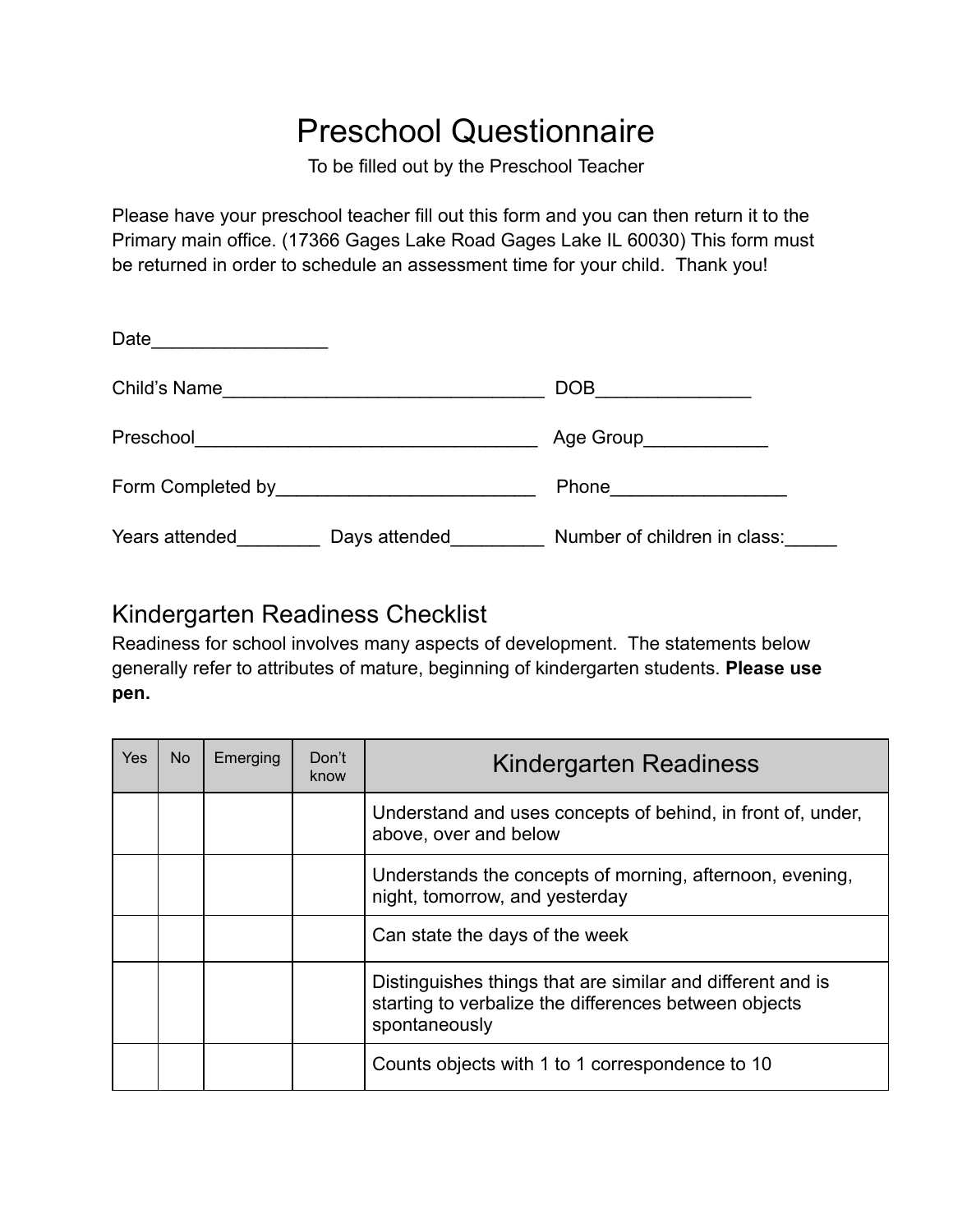|  |  | Can rote counts to 30                                            |
|--|--|------------------------------------------------------------------|
|  |  | Can Identify numbers to 10                                       |
|  |  | Produces sounds of the letters of the alphabet                   |
|  |  | Can identify lowercase and capital letters                       |
|  |  | Uses complete sentences containing at least 5 words              |
|  |  | Remembers and follows simple three step directions               |
|  |  | Is well coordinated when she/he walks, runs, and jumps           |
|  |  | Is consistently right or left handed                             |
|  |  | Is able to draw a vertical line, horizontal line, and circle     |
|  |  | Correctly identifies colors                                      |
|  |  | Correctly identifies 4 basic shapes                              |
|  |  | Recites the alphabet                                             |
|  |  | Is able to concentrate on a task without being distracted        |
|  |  | Is able to play cooperatively with other children                |
|  |  | Is able to wash, dress, feed and toilet self without help        |
|  |  | Is able to verbalize anger and frustration instead of acting out |
|  |  | Is able to hold a writing tool correctly                         |
|  |  | Can cut with scissors correctly                                  |
|  |  | Can button and zip own clothing                                  |
|  |  | Can identify name in print                                       |
|  |  | Can write first name                                             |